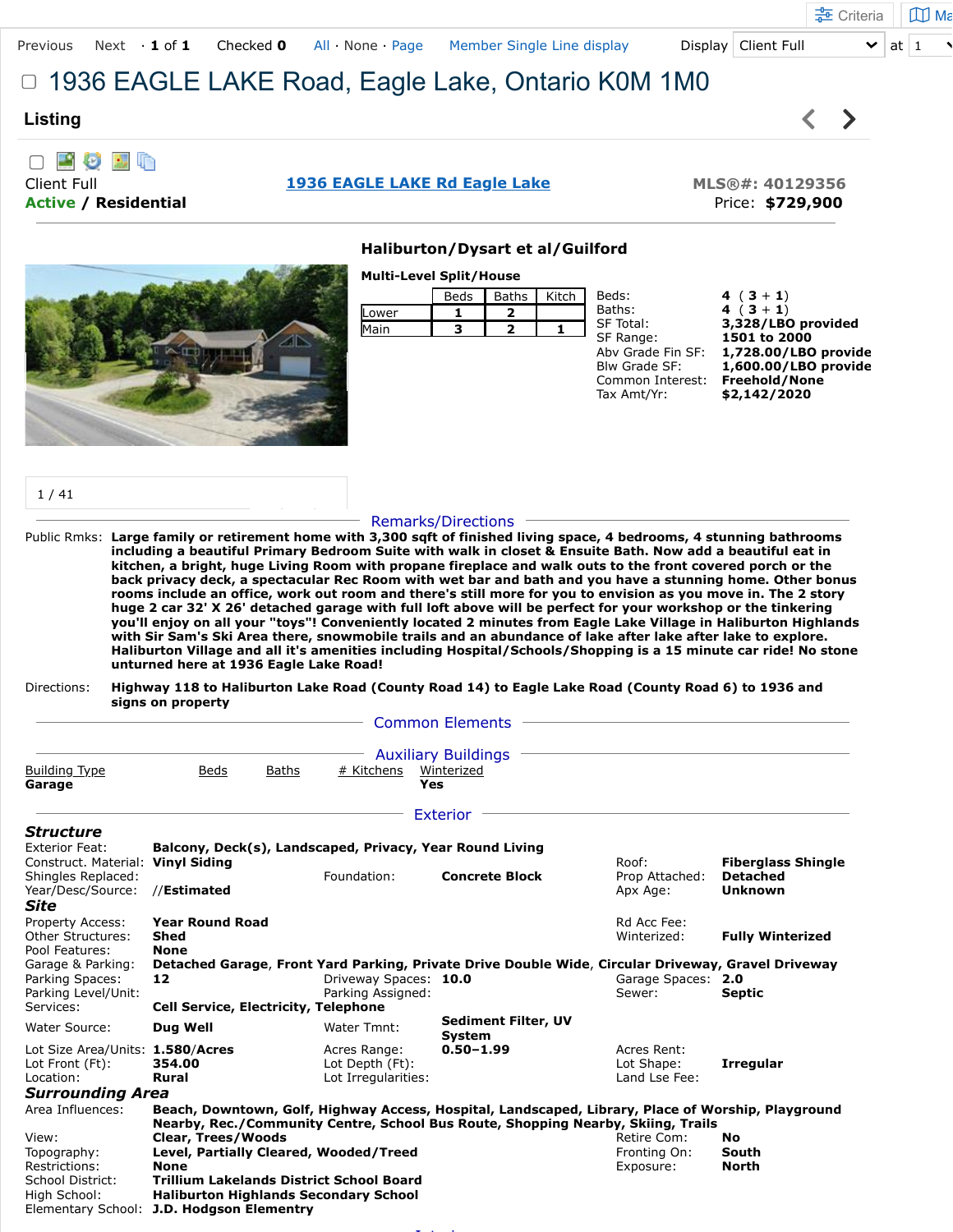|                               |                                                                                                |                   | Interior                     |                         |                                                                                                        |
|-------------------------------|------------------------------------------------------------------------------------------------|-------------------|------------------------------|-------------------------|--------------------------------------------------------------------------------------------------------|
| <b>Features and Access</b>    |                                                                                                |                   |                              |                         |                                                                                                        |
| Interior Feat:                | <b>Wet Bar</b>                                                                                 |                   |                              |                         | Air Exchanger, Auto Garage Door Remote(s), Bar Fridge, Ceiling Fans, Propane Tank, Water Heater Owned, |
| Security Feat:                | <b>None</b>                                                                                    |                   |                              |                         |                                                                                                        |
| Basement:                     | <b>Full Basement</b>                                                                           |                   | Basement Fin: Fully Finished |                         |                                                                                                        |
| Laundry Feat:                 | <b>Lower Level</b>                                                                             |                   |                              |                         |                                                                                                        |
|                               | <b>Heating/Cooling/Fixtures</b>                                                                |                   |                              |                         |                                                                                                        |
| Cooling:                      | <b>Central Air</b>                                                                             |                   |                              |                         |                                                                                                        |
| Heating:                      | Fireplace-Propane, Forced Air-Propane, In-Floor, Propane, Radiant, Other                       |                   |                              |                         |                                                                                                        |
| Fireplace:                    | 1/Living Room, Propane                                                                         |                   |                              |                         | FP Stove Op:<br>Yes                                                                                    |
| Under Contract: Propane Tank  |                                                                                                | Contract Cost/Mo: |                              |                         |                                                                                                        |
| Lease to Own:                 | <b>None</b>                                                                                    |                   |                              |                         |                                                                                                        |
| Inclusions:                   | Carbon Monoxide Detector, Dishwasher, Dryer, Gas Oven/Range, Hot Water Tank Owned, Range Hood, |                   |                              |                         |                                                                                                        |
|                               | Refrigerator, Washer, Other<br>Add Inclusions: Pool table and rec room bar fridge.             |                   |                              |                         |                                                                                                        |
| Furnace Age:                  |                                                                                                | Tank Age:         |                              | UFFI: No                |                                                                                                        |
|                               |                                                                                                |                   |                              |                         |                                                                                                        |
|                               |                                                                                                |                   | <b>Property Information</b>  |                         |                                                                                                        |
| Common Elem Fee: No           |                                                                                                |                   |                              | Local Improvements Fee: |                                                                                                        |
| Legal Desc:                   | PT LT 17 CON 4 GUILFORD AS IN H276319; DYSART ET AL                                            |                   |                              |                         |                                                                                                        |
| Zoning:                       | <b>Rural Residential</b>                                                                       |                   |                              | Survey:                 | Boundary Only/ 1969                                                                                    |
|                               | Assess Val/Year: \$324,000/2021                                                                |                   |                              | Hold Over Days:         |                                                                                                        |
| PIN:                          | 392900153                                                                                      |                   |                              | Occupant Type: Vacant   |                                                                                                        |
| ROLL:                         | 462404000084600                                                                                |                   |                              |                         |                                                                                                        |
| Possession/Date: 1 - 29 Days/ |                                                                                                |                   |                              | Deposit:                | 30000                                                                                                  |
|                               | Possession Rmks: Closing can be ASAP                                                           |                   |                              |                         |                                                                                                        |
|                               |                                                                                                |                   | <b>Brokerage Information</b> |                         |                                                                                                        |
| List Date:                    | 06/14/2021                                                                                     |                   |                              |                         |                                                                                                        |
| List Brokerage:               | <b>RE/MAX PROFESSIONALS NORTH, BROKERAGE, HALIBURTON - M439</b>                                |                   |                              |                         |                                                                                                        |
| Source Board:                 | <b>The Lakelands</b>                                                                           |                   |                              |                         |                                                                                                        |
|                               | <b>Prepared By: VINCE DUCHENE, Broker</b>                                                      |                   |                              |                         | Date Prepared: 06/15/2021                                                                              |
|                               | POWERED by itsorealestate.com. All rights reserved.                                            |                   |                              |                         | *Information deemed reliable but not guaranteed.* CoreLogic Matrix                                     |
|                               |                                                                                                |                   |                              |                         |                                                                                                        |

Listing Id is 40129356 Property Type is 'Residential' Found 1 result in 0.02 seconds.